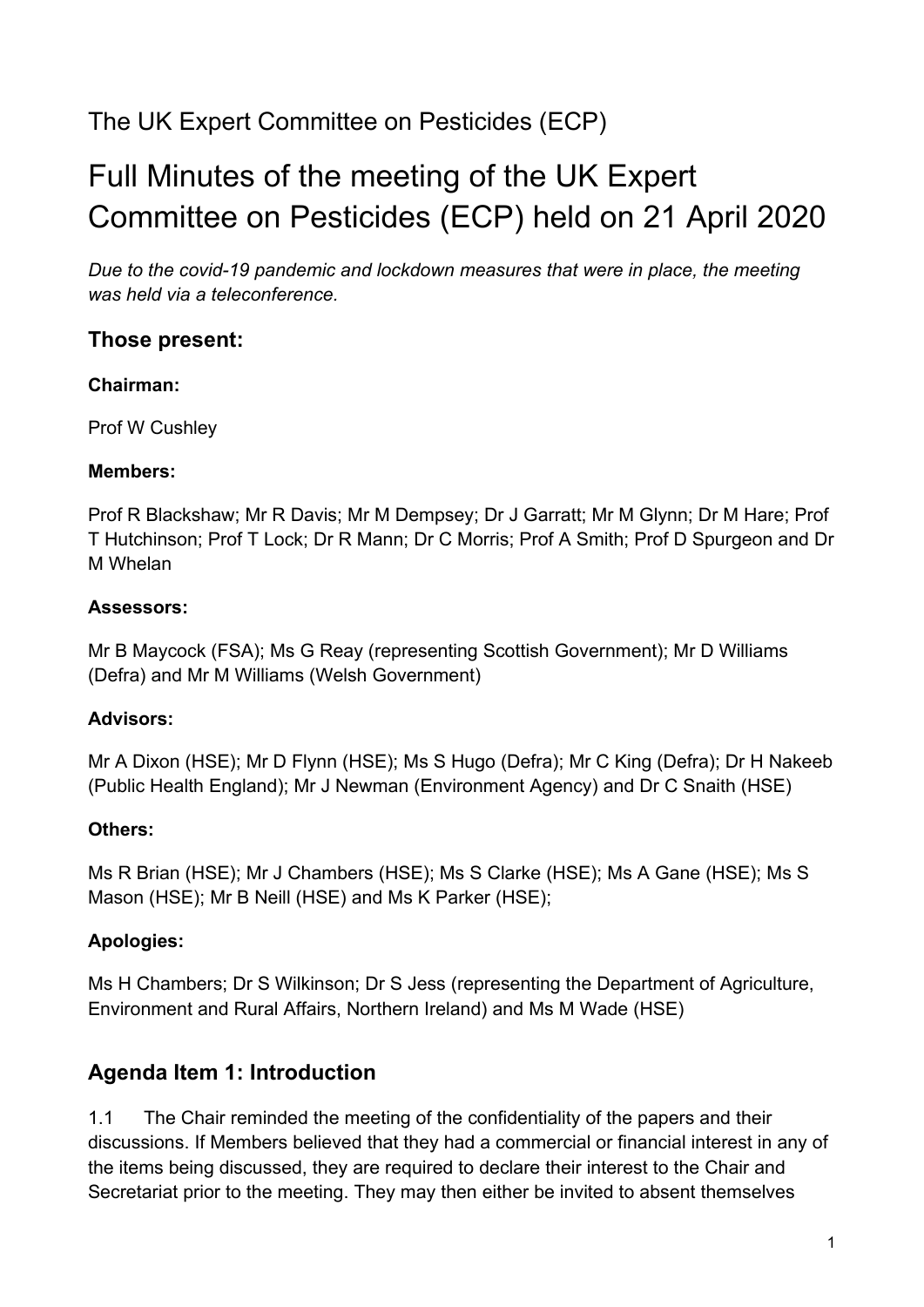from the discussions; not participate; and/or not be involved in any discussions and decision-making, unless invited to do so.

1.2 Two Members identified potential conflict of interest, but it was determined that they could remain and participate in discussion on the relevant agenda item.

1.3 The Chair noted that it was Dr S Wilkinson's final ECP meeting. He thanked him for the valuable contributions he had made to the Committee's work during his time as a Member.

# **Agenda Item 2: Full Minutes of the previous meeting [ECP 1 (35/2020)]**

2.1 The draft Full Minutes of the March 2020 meeting were agreed subject to a minor amendment.

# **Agenda Item 3: Matters arising and Forward Business Plan [ECP 2 (35/2020)]**

3.1 The Secretariat provided an update on matters arising from previous meetings and invited Members to suggest any additions/amendments to the forward business plan which would be incorporated before the next meeting.

3.2 The Committee noted that due to the current circumstances, it is likely the June ECP Meeting will have to be held virtually.

# **Agenda item 4: Emergency Authorisation: 'Teppeki' on carrots [ECP 3 – 3-2 (35/2020)]**

4.1 The government had received an application for an emergency authorisation for the use of 'Teppeki' (contains flonicamid) for use as an insecticide on carrot for the control of willow-carrot aphid (*Cavariella aegopodii*) and peach-potato aphid (*Myzus persicae*).

4.2 The Committee was requested to provide advice on the consumer risk assessment for this application and offer views on the suitability of stewardship.

4.3 The Committee noted:

- The application had only been necessary because administrative issues (in the EU) had delayed the adoption of a Maximum Residue Level that would have enabled the granting of an Extension of Authorisation for a Minor Use. If the emergency authorisation is granted measures will need to be adopted to prevent treated carrots or products containing them being exported.
- HSE had concluded that: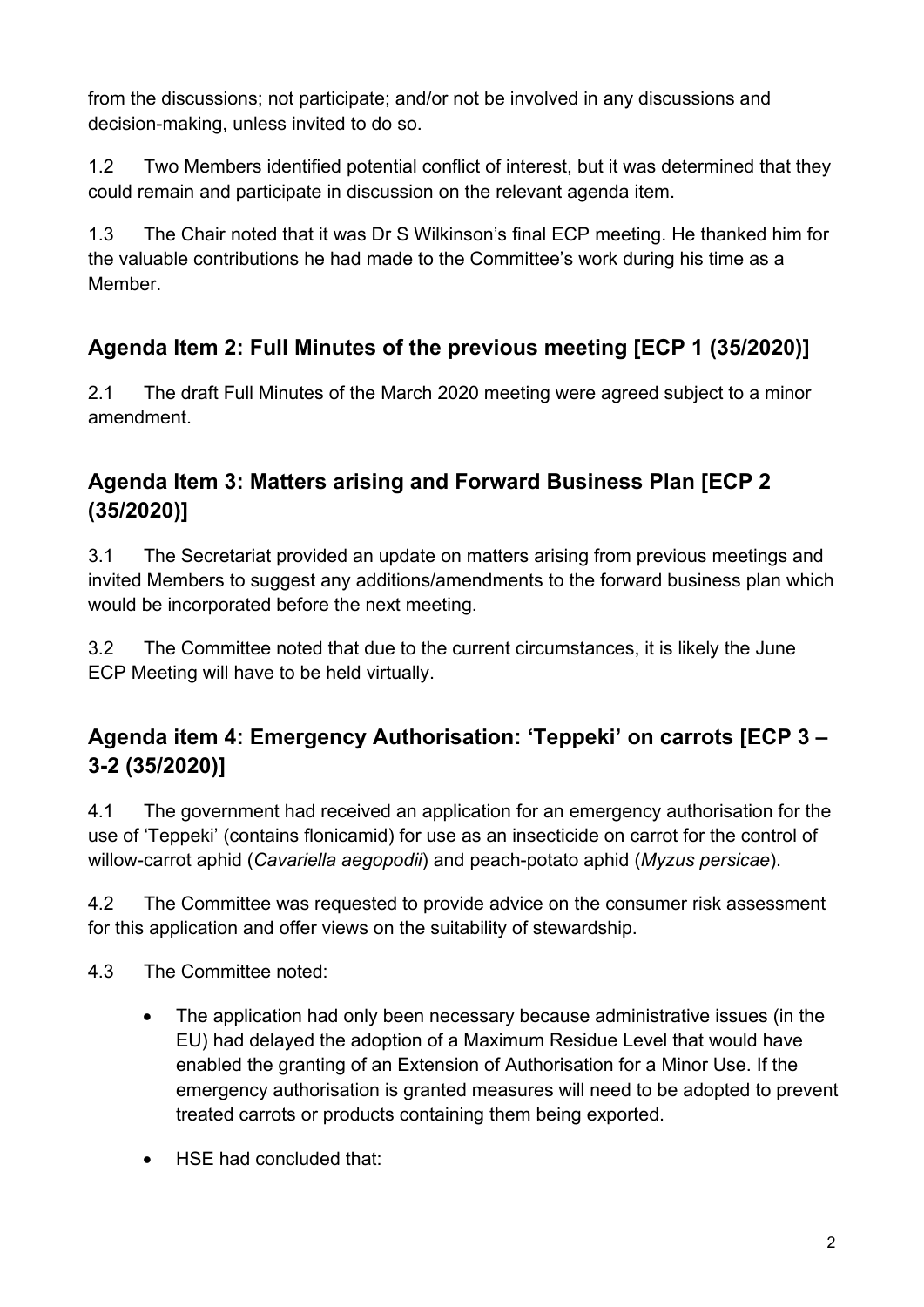- The dietary risk assessments did not identify any concerns for consumers of treated crops
- The non-dietary human exposure, environmental fate and ecotoxicology risk assessments identified the need to impose a minimum interval of 21 days between applications and prevention of applications when bees are spraying or flowering weeds being present.

4.4 The Committee advised that, based on the evidence available to it, risks to human health and the environment are acceptable, provided appropriate mitigation is adopted.

- 4.5 ECP also took the view that:
	- a case for need had been demonstrated (potentially significant agronomic impacts arising from a failure to manage these pests and a lack of a suitable range of control options to manage resistance);
	- government should seek firm assurances that all relevant parts of the export sector (in particular, that dealing in the trade of processed commodities) are aware of and will comply with the necessary trade restrictions.

4.6 The Committee considered that the basis of a suitable case had been presented and that the government could consider granting an emergency authorisation.

### **Agenda item 5: Emergency Authorisation: 'Tracer' on plum and cherry [ECP 4 – 4-5 (35/2020)]**

5.1 The government had received an application for an emergency authorisation for the use of 'Tracer' (contains spinosad) for use as an insecticide for the control of the fruit fly Spotted Wing Drosophila (SWD) (*Drosophila suzukii*)

5.2 Following discussion, the Committee established that it was requested to provide advice, in relation to the proposed use on cherries:

- Whether an authorisation should allow two applications per year. Such a condition of use would require the applicant to provide evidence of adhering to stewardship measures.
- The nature of any stewardship scheme if two applications per year were authorised.
- 5.3 The Committee were requested to provide views on:
	- The suitability of the case provided for limitation and control of use, given the usage data provided in the registration report.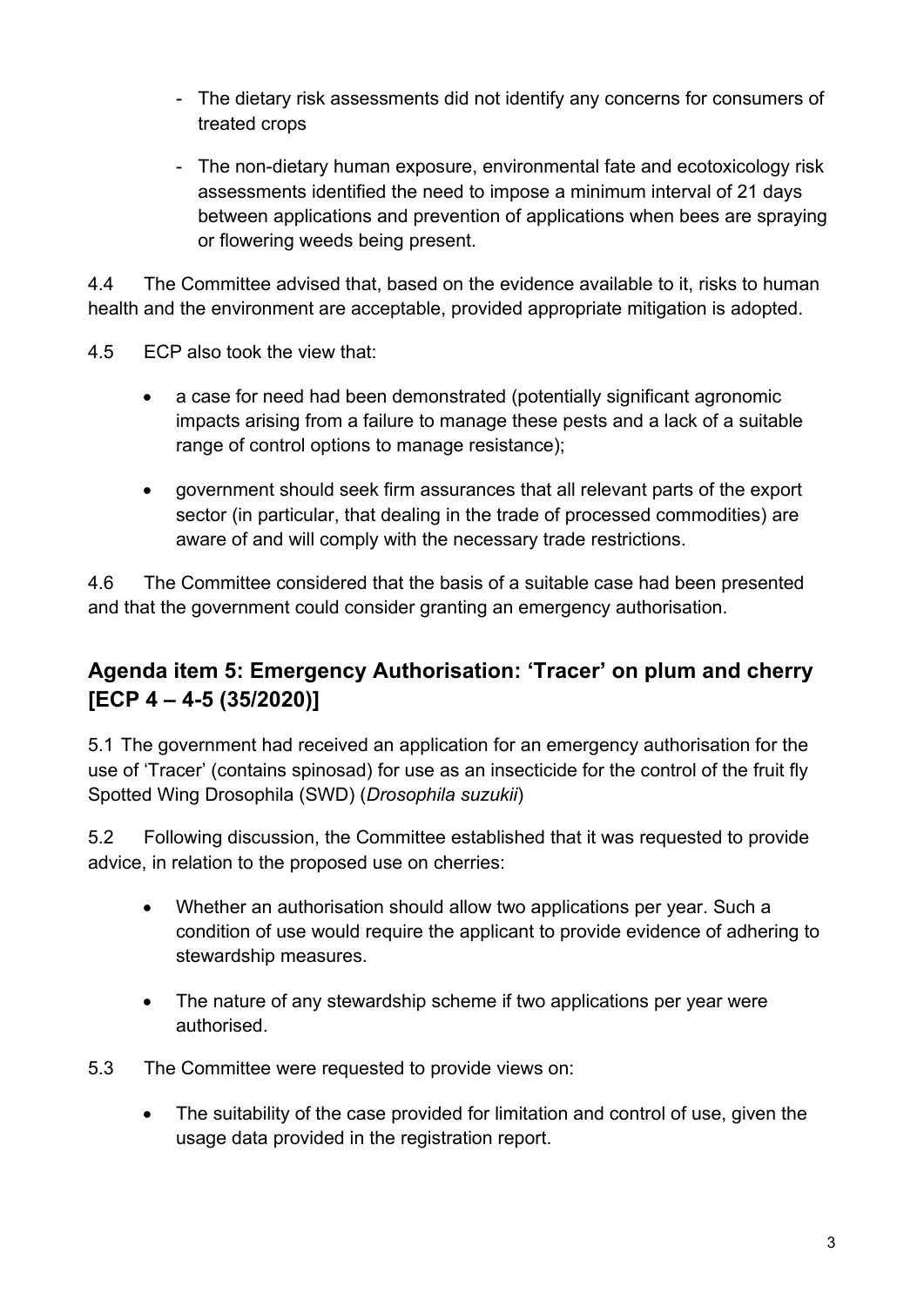- Whether any available alternative controls for SWD (particularly non-chemical methods of control with which HSE may be less familiar) are available and on possible long-term solutions now that the pest is established in the UK.
- 5.4 The Committee noted that HSE had concluded that:
	- Non-dietary risks to human health could be mitigated by a requirement for operators to wear gloves when handling concentrate.
	- Risks to consumers from dietary exposures were acceptable.
	- Two applications of this product to cherries would result in an exceedance of the current EU MRL. It would, therefore, be necessary to require stewardship of treated produce to prevent its export.
	- The environmental fate assessment had not identified any risks to groundwater.
	- Other environmental risks could be mitigated by the imposition of a 50m buffer zone adjacent to surface waters, a restriction on the timing of application and preventing applications when bees are foraging and when flowering weeds are present.

5.5 The Committee advised that, based on the available evidence it was appropriate to authorise two applications per year on the cherry crop. The Committee did not consider that it was appropriate to advise on the nature of the stewardship scheme but noted that the government had developed and shared its thinking on 'principles of stewardship'.

5.6 ECP also took the view that:

- A case for need had been demonstrated (potentially significant agronomic impacts arising from a failure to manage these pests and a lack of a suitable range of control options to manage resistance).
- Whilst the use could be said to be limited by virtue of the area being treated it was not clear how it would be controlled.
- There was a lack of information on alternative chemical, integrated and other methods of controlling SWD. Given that this was now an established pest, there was merit in government facilitating work to pull together research, industry, regulatory and other relevant interests to review current UK and international knowledge and develop other approaches.
- Government should seek firm assurances that all relevant parts of the export sector are aware of and will comply with stewardship requirements/trade restrictions The Committee suggested that failure to provide proof of adequate stewardship of products/treated produce should have clearly defined consequences for future applications.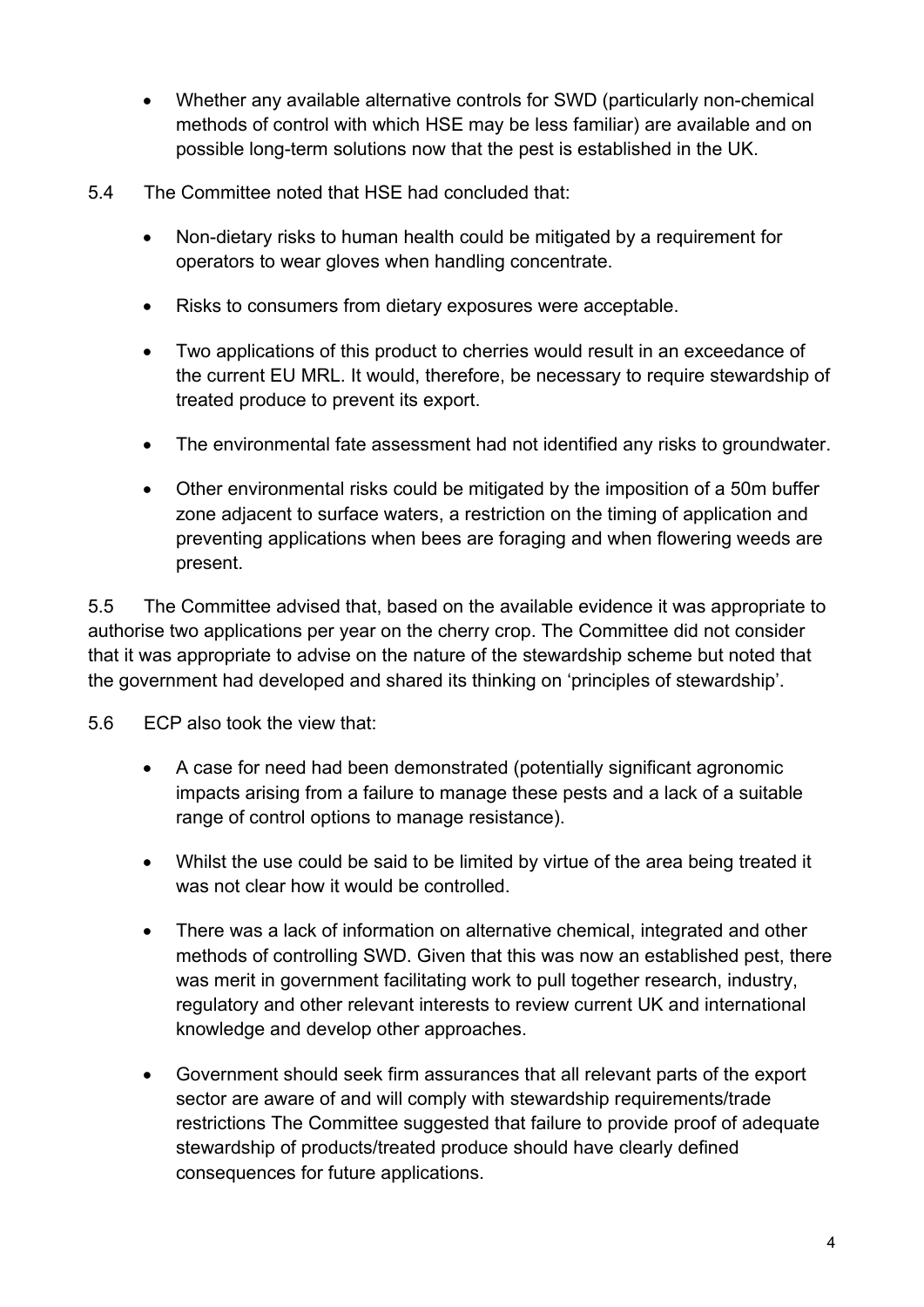The imposition of a 50m buffer zone may not be practical for many growers.

5.7 The Committee considered that the basis of a suitable case had been presented and that the government could consider granting an emergency authorisation.

### **Agenda item 6: Emergency Authorisations: 'Benevia 10OD' on:**

#### **6.1 Outdoor and protected strawberry [ECP 5 – 5-3 (35/2020)]**

6.1.1 The government had received an application for an emergency authorisation for the use of 'Benevia 10OD' (contains cyantraniliprole) for use as an insecticide for the control of Spotted Wing Drosophila (SWD) (*Drosophila suzukii*).

6.1.2 The Committee was requested to provide:

- 5.8 Advice on whether it is appropriate to authorise only a single application of the product before the end of June to address environmental risks, considering the availability of alternatives and the need for season long control.
- 5.9 A view on whether the use could be considered limited and controlled.

6.1.3 The Committee noted that HSE had concluded that:

- Non-dietary risks to human health could be mitigated by requirements for operators to wear gloves when handling concentrate, the product not to be applied via hand-held equipment and vehicle mounted or trailed horizontal boom sprayer must only be used where the operator's normal working position is within a closed cab with a suitable in-cab filtration system.
- Risks to consumers from dietary exposures were acceptable provided restrictions were imposed on the amount of cyantraniliprole that could be applied to treated land in a calendar year.
- Environmental risks could be mitigated by the imposition of a number of mitigation measures. These included: preventing applications when bees are foraging in flowering crops and weeds; a minimum 10m buffer zone plus use of 50% drift reducing technology is required to ensure an acceptable off-field risk for non-target arthropods;
- There was a data gap for aerobic soil degradation in the pH range 4.8 to 5.7, as well as a failure at the first tier for the drainflow assessment.
- This product would be used in conjunction with others to deliver season long control and manage resistance.

6.1.4 The Committee advised that: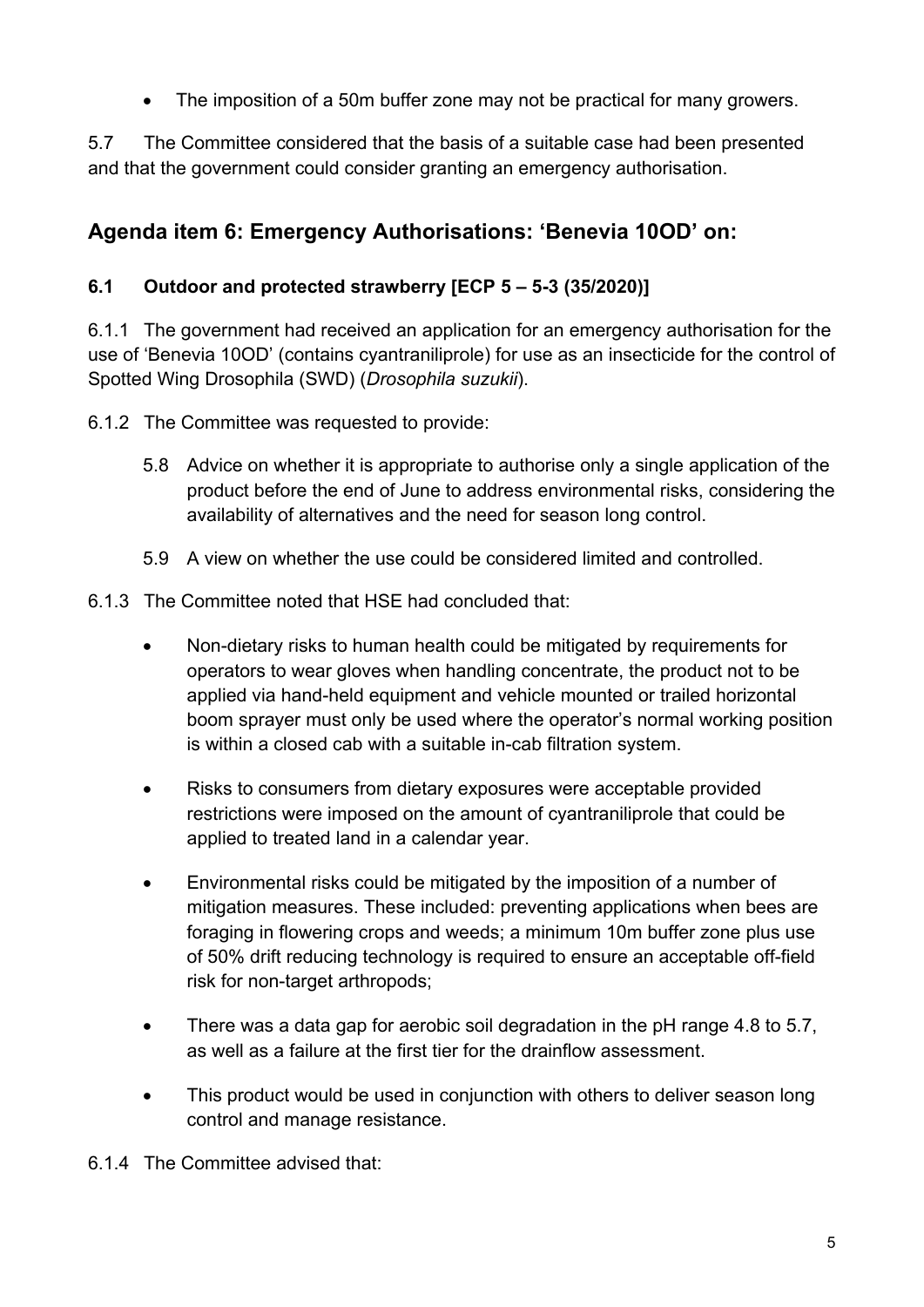- It is appropriate to restrict use of this product to a single use to address environmental risks, taking account of the availability of alternatives and the need for season long control.
- The use could be viewed as limited and controlled. It was noted that potentially all of the strawberry area grown in England could be treated depending on pest pressure, but this could be necessary given the high-quality standard for this crop.
- 6.1.5 ECP also took the view that:
	- The aerobic soil degradation data gap did need to be addressed but should not be viewed as an impediment to granting an authorisation on this occasion.
	- Government should review the rationale for some of the environmental risk mitigation measures, noting that uncropped areas between fields could be a source of recolonization.
	- Government should identify and establish the robustness of evidence relating to aphid vulnerability and obviation of the need to conduct a drainflow assessment for products grown in trays.
	- Government should consider specifying the use of technology that delivers a 'minimum' of 50% drift reduction.

6.1.6 It was noted that a number of these points could be applicable to other applications considered by the government.

6.1.7 The Committee considered that the basis of a suitable case had been presented and that the government could consider granting an emergency authorisation.

#### **6.2 Outdoor leeks [ECP 6 – 6-3 (35/2020)]**

6.2.1 The government had received an application for an emergency authorisation for the use of 'Benevia 10OD' (contains cyantraniliprole) for use as an insecticide against *thrips tabaci* (onion thrips).

6.2.2 The Committee was requested to provide a view on whether the use could be considered limited and controlled.

6.2.3 The Committee noted that HSE had assessed the risk on the basis of two applications of the product (to ensure season-long control and help manage resistance) and concluded that:

• The estimated treated area would be approximately 350ha (20-25% of total area of leeks grown).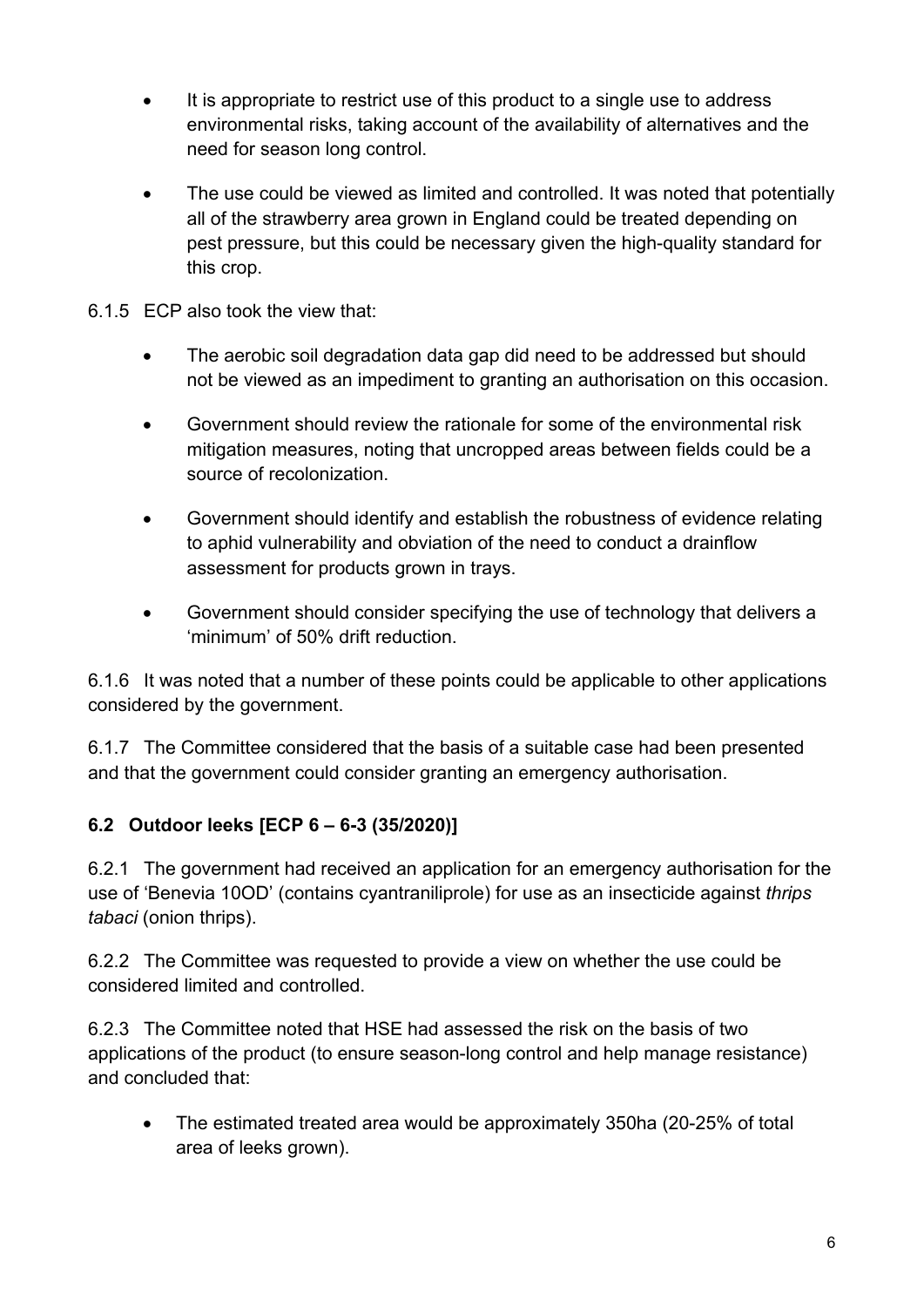- Non-dietary risks to human health could be mitigated by a requirement for operators to wear suitable PPE and gloves when handling concentrate.
- Risks to consumers from dietary exposures were acceptable provided restrictions were imposed on the amount of cyantraniliprole that could be applied to treated land in a calendar year.
- There was a data gap for aerobic soil degradation in the pH range 4.8 to 5.7, as well as a failure at the first tier for the drainflow assessment. A drainflow assessment was not required as leeks are not grown on drained soils.
- The risks to birds, mammals, soil macro-organisms, soil micro-organisms and non-target plants were acceptable without the need for any risk mitigation.
- Other environmental risks were acceptable provided appropriate mitigation measures were imposed. These included: a 5m buffer zone to protect aquatic life from spray drift; preventing applications when flowering crops and flowering weeds are present to protect bees and pollinating insects; a 10m buffer zone and use of 50% drift reducing technology to protect off-field non-target arthropods (this would prevent the use of hand-held equipment).
- The estimated treated area will be 561 ha, main use will be in Lincolnshire and Cornwall with some used in Southern and Central England. The application period will be July to September

6.2.4 The Committee advised that the use could be considered limited. The Committee notes that monitoring of this pest on this crop occurs elsewhere and there is guidance available to determine the timing of sprays. The stewardship programme should also deliver evidence that the substance is not being used prophylactically so that there can be confidence that use is controlled.

6.2.5 ECP also took the view that:

- The aerobic soil degradation data gap did need to be addressed but should not be viewed as an impediment to granting an authorisation on this occasion.
- The applicant should be encouraged to develop thinking on monitoring pest pressures and use of thresholds (noting that current guidance referred to assessing whether pests were increasing, and work done in New Zealand on this issue).
- Risks to earthworms from this use were likely to be of relatively limited significance compared to those associated with preparing a seed bed for cultivation of this crop.
- Based on the available evidence it was appropriate to consider granting an emergency authorisation for two applications per year on the crop.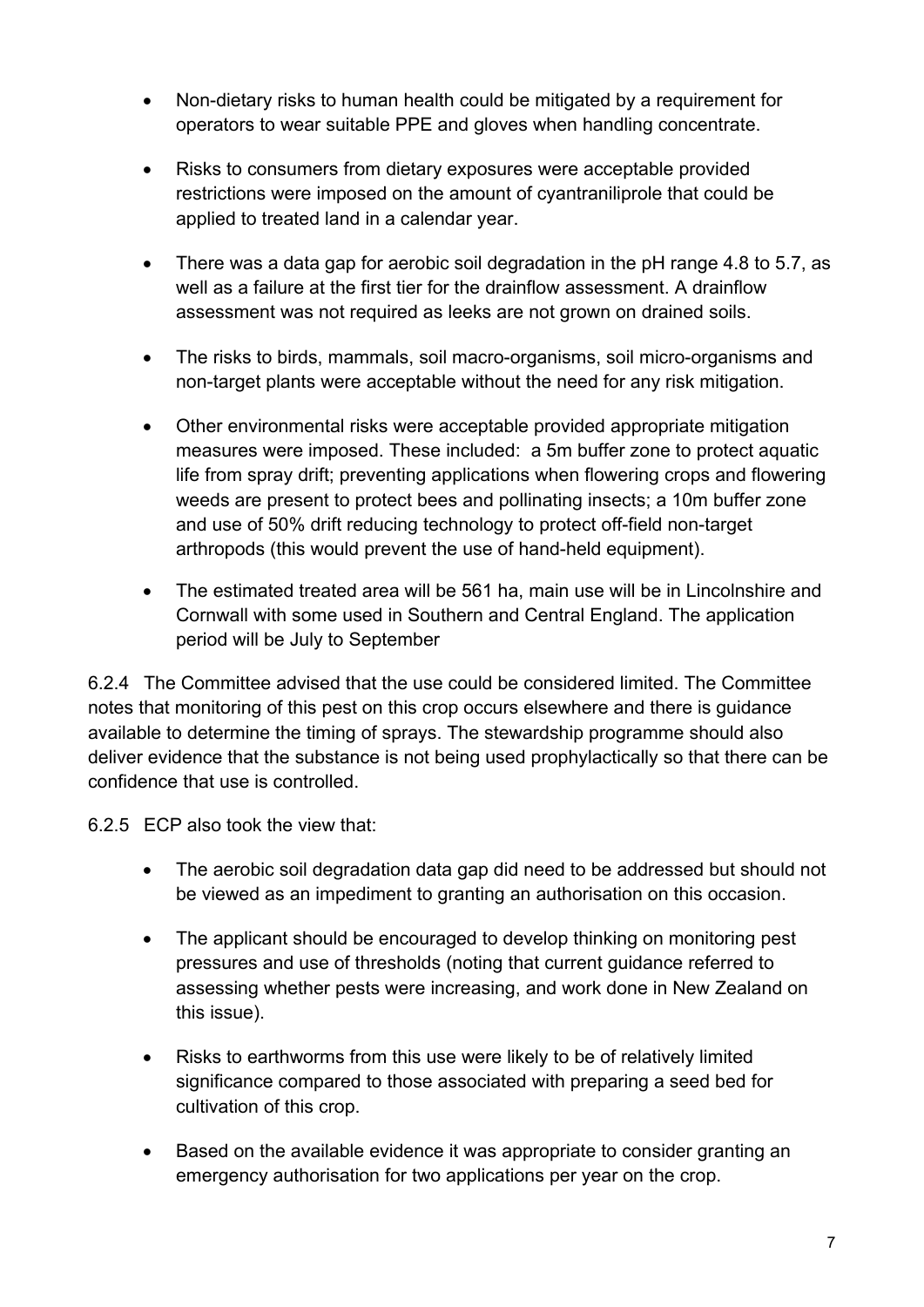#### **6.3 Outdoor kale, collards and oriental brassicas [ECP 7 – 7-3 (35/2020)]**

6.3.1 The government had received an application for an emergency authorisation for the use of 'Benevia 10OD' (contains cyantraniliprole) for use as an insecticide to control diamond back moth.

6.3.2 The Committee was requested to provide advice on:

- The appropriateness of proposed threshold value and any potential alternatives to determining when pest levels are sufficiently high.
- Whether the risk to aquatic invertebrates and sediment dwelling invertebrates from drainflow is of sufficient magnitude to limit the emergency use to a single application of the product at the end of June.

6.3.3 The Committee were requested to provide a view on the appropriateness of year on year authorisation without evidence of robust stewardship.

6.3.4 The Committee noted that HSE had assessed the risk on the basis of two applications of the product being made and concluded that:

- Non-dietary risks to human health could be mitigated by a requirement for operators to wear PPE when handling concentrate and prohibiting hand-held application.
- Risks to consumers from dietary exposures were acceptable. However, EU MRLs for milk could be exceeded if treated crops were fed to livestock. It would, therefore, be necessary to require stewardship of treated produce to prevent its export via dairy products. Confidence in the applicant's ability to effectively manage stewardship as required is low in light of previous failure to provide evidence such as records and monitoring information.
- The risk to the aquatic environment from drainflow has not been shown to be acceptable to aquatic invertebrates and sediment dwelling invertebrates beyond a single application of the product made by the end of June. No appropriate mitigation measures can be applied to ameliorate the risks.
- Other environmental risks were acceptable provided appropriate mitigation measures were imposed. These included: a 5m buffer zone to protect aquatic life from spray drift; preventing applications when crops and flowering weeds are present to protect honeybees; a 10m buffer zone and use of 50% drift reducing technology to protect off-field non-target arthropods.
- The estimated treated area will be 1,150 ha, main use will be in Lincolnshire and Cornwall with some used in North West England, Northern Ireland and Scotland. The application period will be June to October.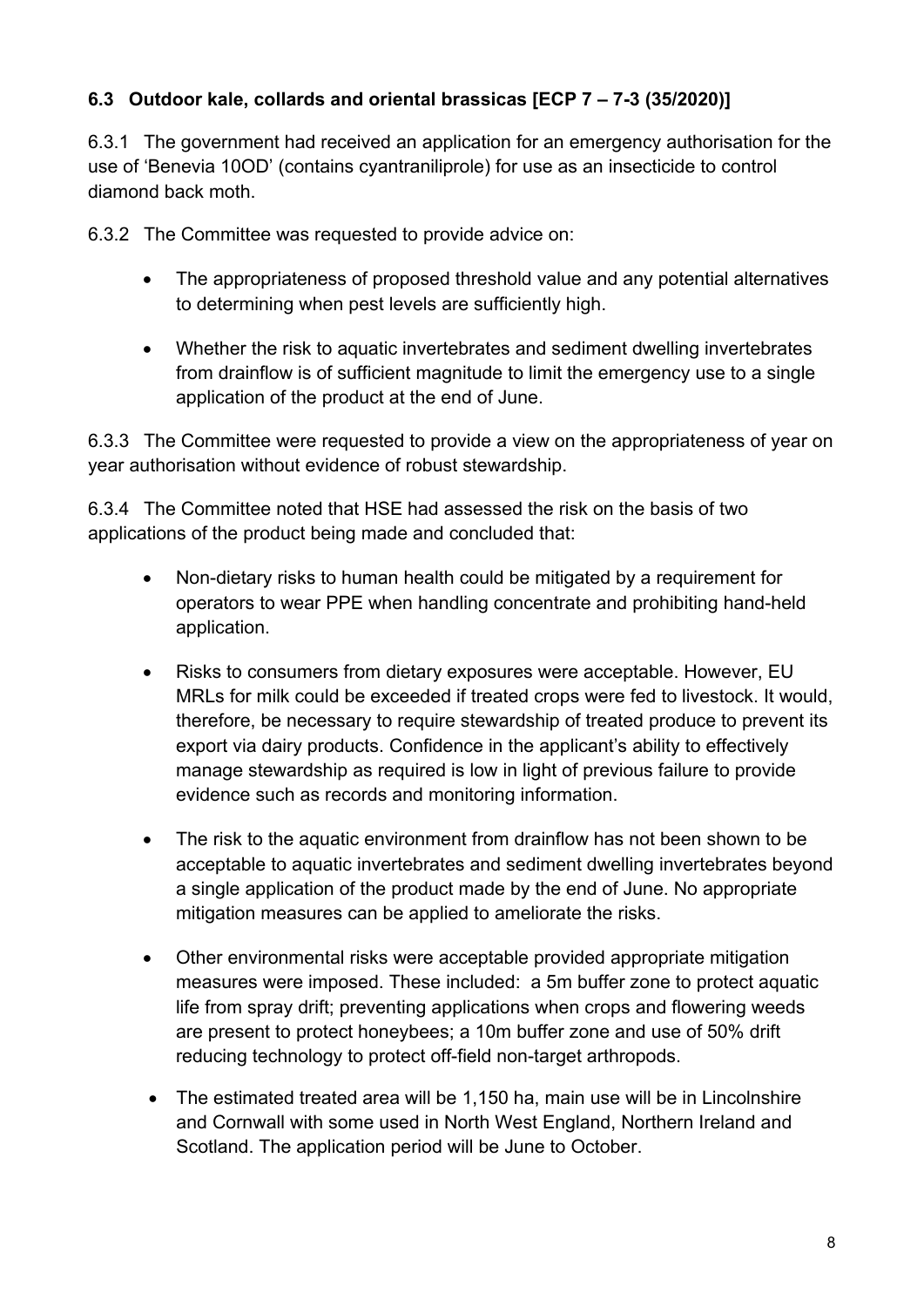6.3.5 The Committee also noted that HSE was of the view that the proposed threshold is inappropriate. Growers have previously requested urgent release of the authorisation when the pest pressure (assessed by the trappings) was less than that described in the threshold. HSE plan to discuss with the applicant prior to any future application.

6.3.6 The Committee is of the view that when weighing: degree of risk assessed as arising from the proposed application of this product; with information provided on potential impacts to growers (and by implication availability of this produce to consumers), that a suitable case has not been presented to the government for the granting of an emergency authorisation.

6.3.7 Consequently, the Committee did not consider it necessary to address the issue of the appropriateness of the threshold value since no data were presented by the applicant to justify superseding the existing, research-derived value.

6.3.8 The Committee also took the view that that failure to provide proof of adequate stewardship of products/treated produce should have clearly defined consequences for future applications.

### **6.4Protected oriental brassicas [ECP 8 – 8-3 (35/2020)]**

6.4.1 The government had received an application for an emergency authorisation for the use of 'Benevia 10OD' (contains cyantraniliprole) for use as an insecticide to control cabbage stem flea beetle (*Psylliodes chrysocephala*).

6.4.2 The Committee was requested to provide advice on how the nature and degree of risk identified to aquatic invertebrates and sediment dwelling invertebrates from drainflow arising from two applications of this product could be viewed when set against an emergency situation.

6.4.3 The Committee noted that HSE had:

- Identified that the proposed treatment area was relatively limited, at approximately 55ha and focused in three counties.
- Concluded that:
	- Non-dietary risks to human health could be mitigated by a requirement for operators to wear suitable protective clothing and gloves when handling concentrate.
	- Risks to consumers from dietary exposures were acceptable provided restrictions were imposed on the amount of cyantraniliprole that could be applied to treated land in a calendar year.
	- Two applications of this product would result in an exceedance of the current EU MRL. It would, therefore, be necessary to require stewardship of treated produce to prevent its export.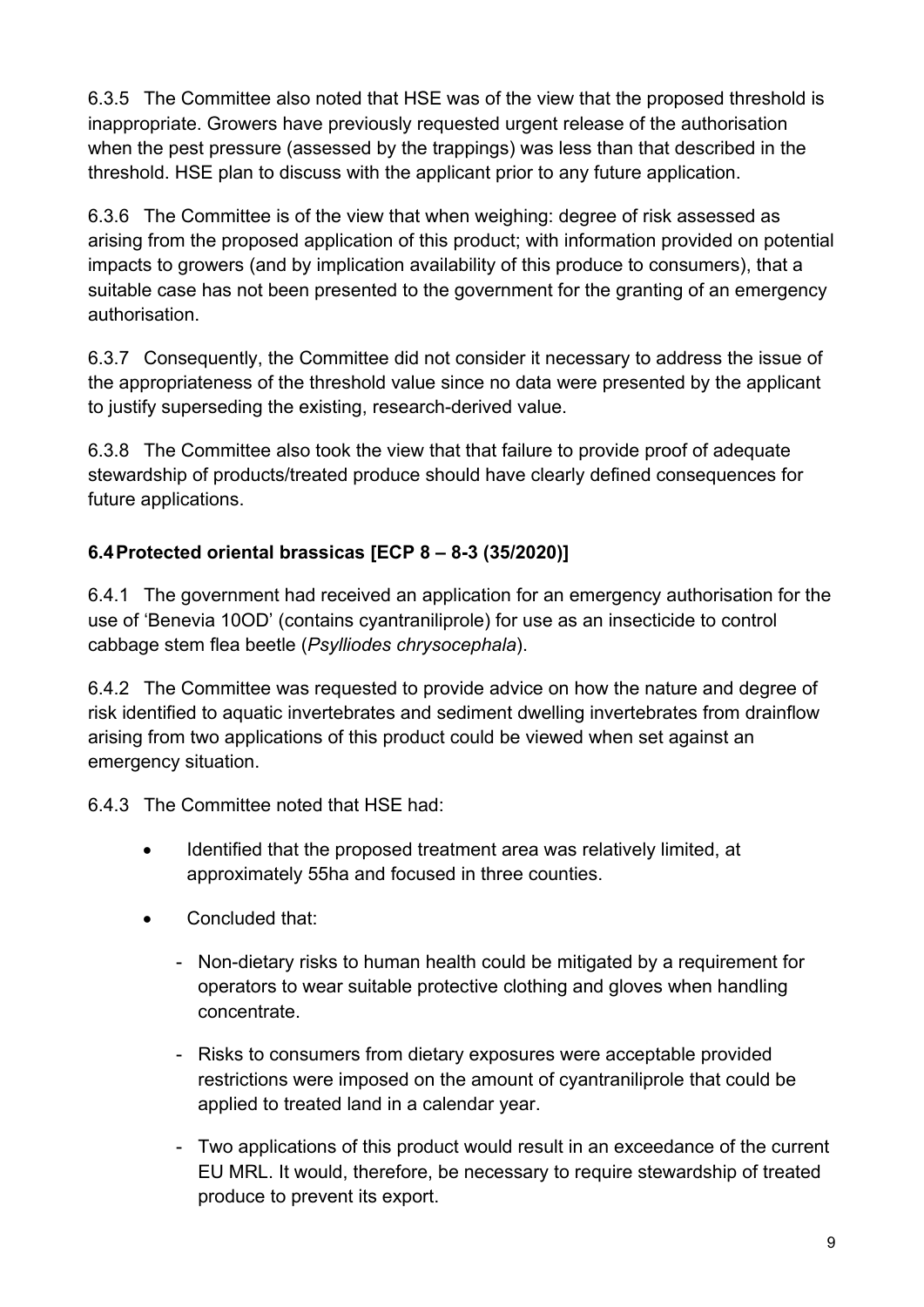- Environmental risks could be mitigated by the imposition of a number of mitigation measures. These included: a 5m aquatic buffer zone; preventing applications when flowering crops and weeds are present to protect honey bees; a 10m buffer zone plus use of 50% drift reducing technology is required to ensure an acceptable off-field risk for non-target arthropods;
- The risks resulting from two applications of the product to aquatic invertebrates and sediment dwelling invertebrates had not been shown to be acceptable. An acceptable risk was identified with one application of the product at the end of June.

6.4.4 The Committee advised that when weighing: degree of risk assessed as arising from two applications of this product; with information provided on potential impacts to growers (and by implication availability of this produce to consumers), that a suitable case had been presented and that the government could consider granting an emergency authorisation for this very limited scale of use.

6.4.5 ECP also noted that:

- Government should seek firm assurances that all relevant parts of the export sector are aware of and will comply with stewardship requirements/trade restrictions.
- Despite there being 'no tolerance of damage' a spray threshold of pest presence should still be applied to ensure that use is controlled, and no unnecessary applications are made. This monitoring requirement should form part of stewardship.
- There was some uncertainty associated with how buffer zones were applied in the case of crops grown in polytunnels and asked government to reflect upon and clarify this issue.

# **Agenda item 7: Emergency Authorisations: 'Exirel 10SE' on outdoor cherry, plum and grape and outdoor and protected soft fruit (blueberry, raspberry and blackberry) [ECP 9 – 9-13 (35/2020)]**

7.1 The government had received an application for an emergency authorisation for the use of 'Exirel 10SE' (contains cyantraniliprole) for use as an insecticide to protect against spotted wing drosophila (SWD) (*Drosophila suzukii*) and to be used in a spray programme with other modes of action to prevent the development of insecticide resistance.

7.2 The Committee was requested to provide advice on how the nature and degree of environmental risk arising from two applications of the product should be viewed, when set against an emergency situation, and the benefits explained in terms of season-long control and resistance management.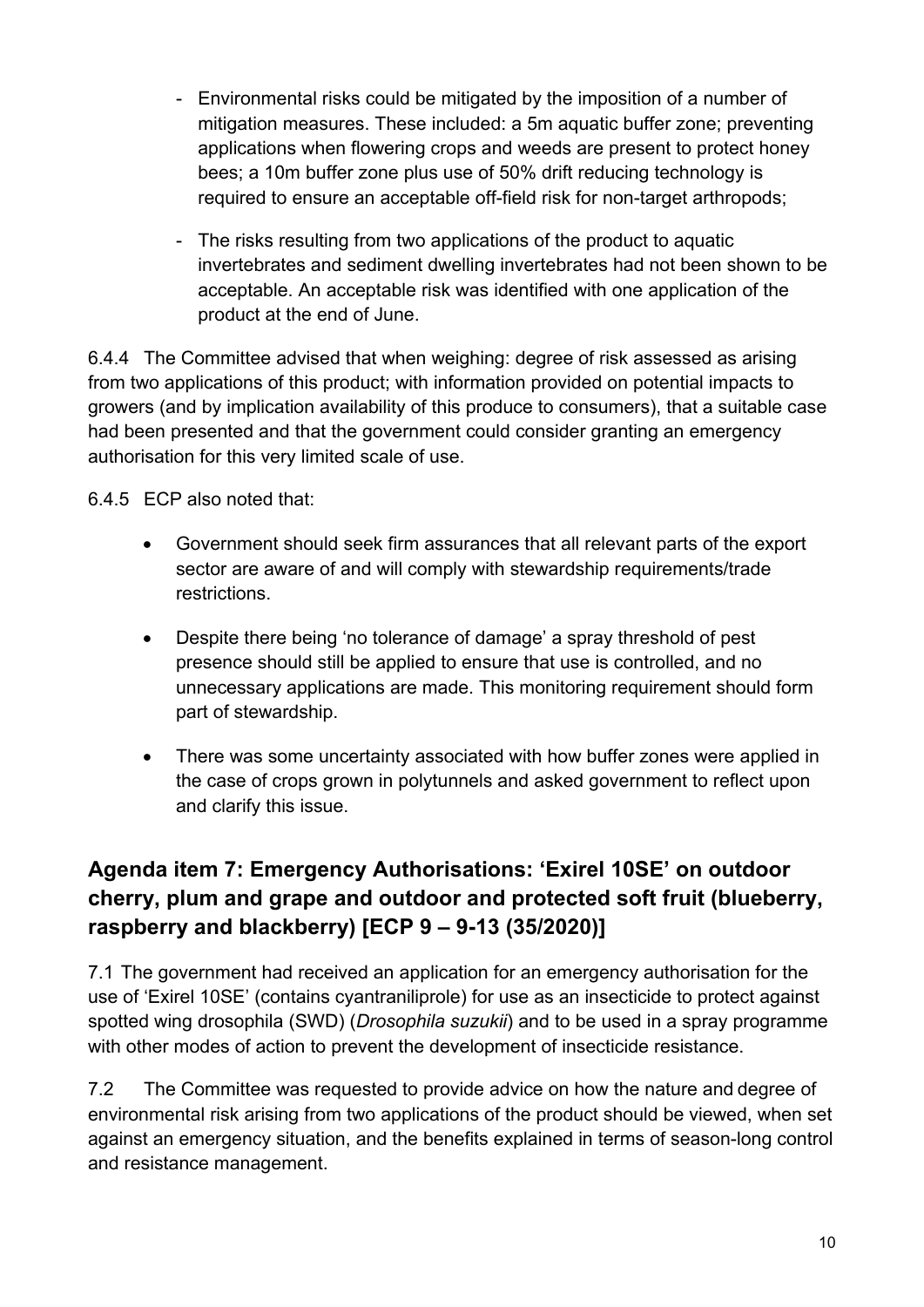- 7.3 The Committee was also invited to offer views on:
	- Whether the use could be considered 'limited and controlled' for soft fruits and stone fruits.
	- The lack of information provided to demonstrate stewardship in preventing the export of treated outdoor raspberry and blackberry crops (for which there is no statutory MRL to accommodate the proposed use) and any products derived from them.

7.4 The Committee noted that HSE had assessed the risk on the basis of two applications of the product (to ensure season-long control and help manage resistance) and concluded that:

- Non-Dietary Exposure risks could be mitigated by requirements such as: wearing suitable PPE; and not authorising application to outdoor crops using hand-held equipment. Additionally, a 'thermal comfort' restriction is applied to mitigate heat stress risk for workers treating soft fruit in protected situations.
- Dietary exposures are acceptable for all uses. However, two applications of this product to raspberry and blackberry crops would result in an exceedance of the current EU MRL. It would, therefore, be necessary to require stewardship of treated produce to prevent its export.
- No drainflow assessment was required for the soft fruit and wine grape use. There was a data gap for aerobic soil degradation in the pH range 4.8 to 5.9 for this use, so no clear conclusion could be drawn on risks.

The quantitative groundwater assessment for soft fruit and wine grapes produced predicted environmental concentrations in groundwater (PEC<sub>aw</sub>) values within those already assessed for cyantraniliprole products and similar or lower for cherry and plum and damson. There is a data gap for aerobic soil degradation in the pH range 4.8 to 5.9, and no clear conclusion could be drawn on the risk for soft fruit and wine grapes grown in soils in this pH range.

The first tier drainflow assessment for cherry, plum and damson failed. A higher tier drainflow assessment was conducted for one and two applications at different timings for ecotoxicological consideration. It was noted again that this assessment could not address the risk for soils with pH values 4.8 to 5.9, and this range included some soils in the classes most vulnerable to drainflow.

- There was an acceptable risk to birds, mammals, earthworms and other soil macro-invertebrates and non-target terrestrial plants for all uses without the need for any risk mitigation.
- Risks to aquatic life could be mitigated by the imposition of:
	- A 5m buffer zone when using a horizontal boom sprayer to treat soft fruit.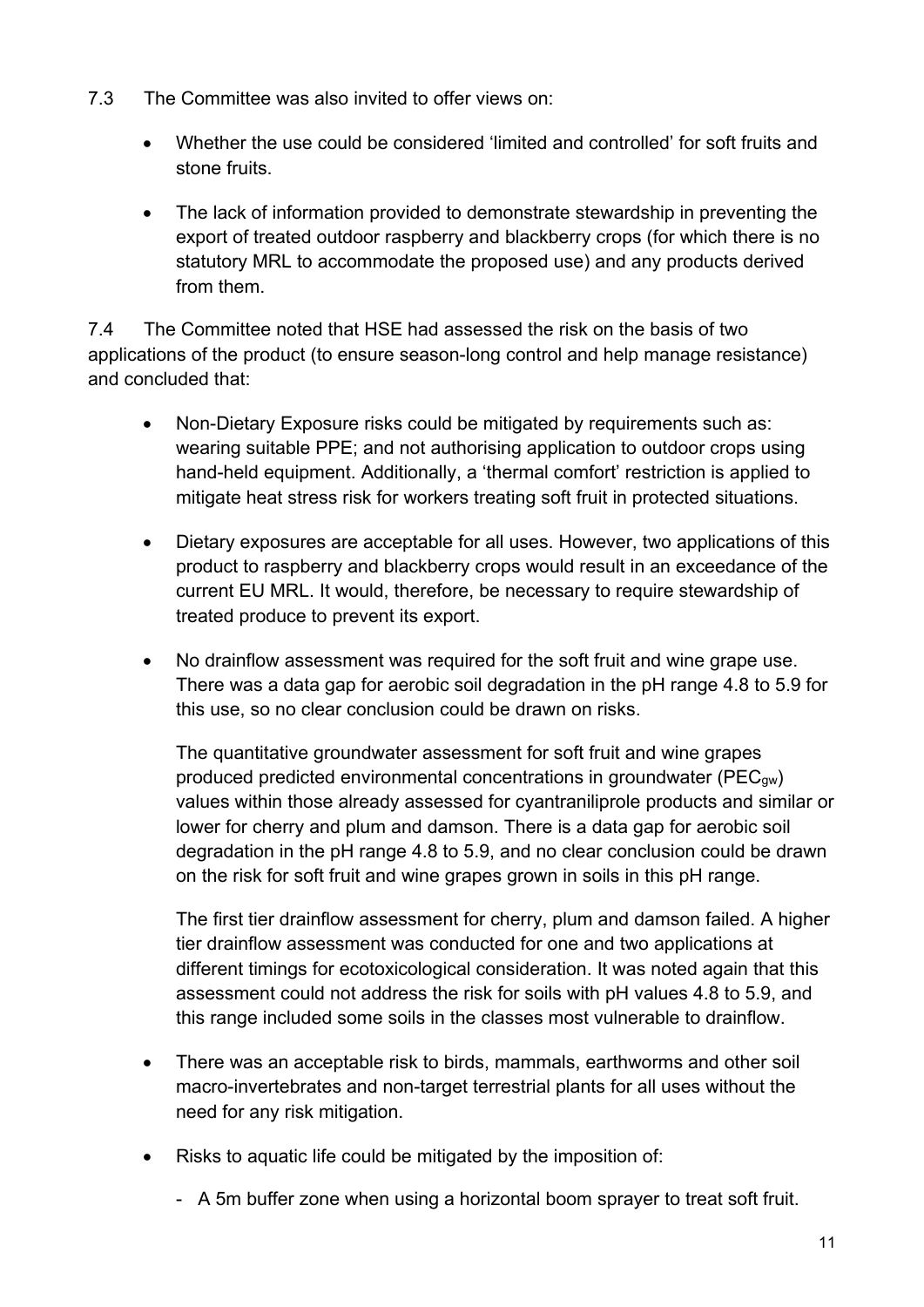- A 10m buffer zone when using a broadcast air assisted sprayer to treat soft fruit and for treatments of wine grape and plum and damson.
- A 15m buffer zone for use on cherry.
- Use on cherry and plum and damson results in an unacceptable risk to aquatic life from drainflow. However, the risk from one application applied before the end of July (for cherry) or August (for plum and damson) is acceptable.
- Other environmental risks can be mitigated by: preventing applications when flowering crops and flowering weeds are present to protect honeybees; the imposition of requirements to use a:
	- 5m buffer zone and 3-star drift reducing technology when using a horizontal boom sprayer to treat soft fruits;
	- 10m buffer zone when using a broadcast air-assisted sprayer to treat wine grapes and soft fruits.
	- 15m buffer zone and 3-star drift reducing technology for use on plum and damson.
	- 20m buffer zone and 3-star drift reducing technology for use on cherry.

7.5 The Committee advised that based on the available evidence and the fact that this was an emergency authorisation it was appropriate to authorise two applications per year. This, however, was conditional, in the case of cherry, plum and damson use on:

- The period of use between the two applications being as long as reasonably practicable to protect non-target arthropods.
- Incorporation into resistance management which is best delivered by use of alternative modes of action in spray programmes, ideally with no active substance being solely used and the two applications of Exirel being interspersed with use of an alternative product.
- No more than one application of the product in the drainflow risk periods; after July for use on cherry and after August for use on plum and damson.
- 7.6 ECP also took the view that:
	- The use would be limited by virtue of the area treated.
	- The aerobic soil degradation data gap did need to be addressed but should not be viewed as an impediment to granting an authorisation on this occasion. Information on the soil types on which these crops were grown was not currently readily available but would help government better understand the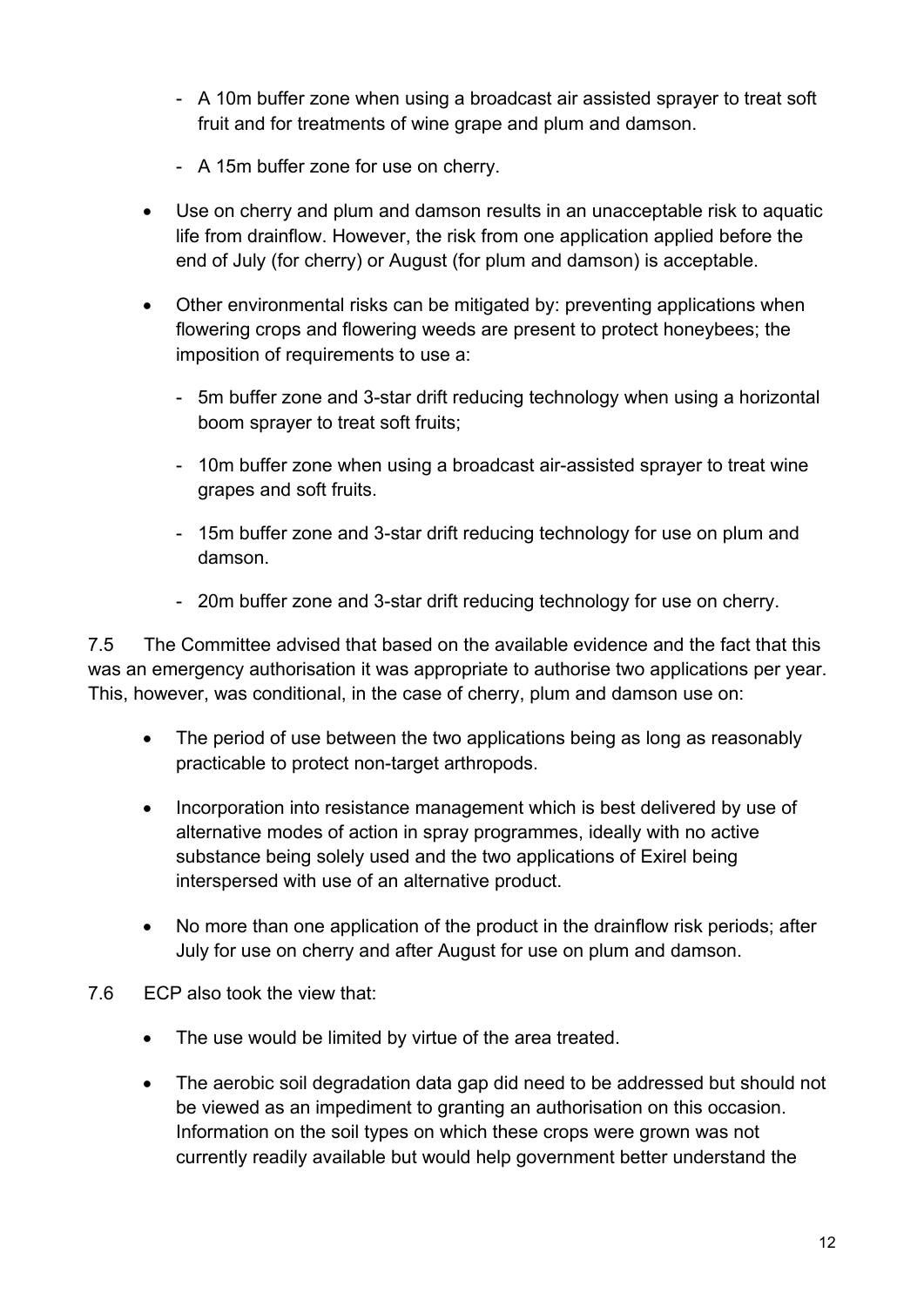risks associated with the proposed use and should be established for any future application.

- It is a matter for government to reflect on the lack of information to demonstrate effective stewardship and what this means for a regulatory decision. The Committee is of the view that suitably robust/well-developed stewardship arrangements would enable regulators to better establish that the use is controlled, confirm that drainflow risk is similar to the estimates used in HSEs assessment and that data is available to quantify the relative risk geographically.
- It is not possible to evaluate the potential benefits of resistance management arising from an individual authorisation without a holistic view of concurrent applications and proposed spray programmes. This will continue to be the case in the absence of an appropriate mechanism and government should evaluate the feasibility of developing such functional arrangements.
- Government should seek firm assurances that all relevant parts of the export sector are aware of and will comply with stewardship requirements/trade restrictions. The Committee suggested that failure to provide proof of adequate stewardship of products/treated produce should have clearly defined consequences for future applications.

# **Agenda item 8: Emergency Authorisation: 'Acelepryn' on managed amenity turf [ECP 10 – 10-4 (35/2020)]**

8.1 The government had received an emergency authorisation for the use of 'Acelepryn' (200 g/l chlorantraniliprole) intended for control of chafer grubs and leatherjackets on established amenity grassland (limited to airfields, golf courses, tees and fairways and horse racing courses and gallops) and selected international sporting venues.

- 8.2 The Committee was requested to advise on:
	- Whether there is any substantial increase in risk from previously authorised uses in allowing additional use at selected, named international sporting venues and any possible mitigation measures that could be considered.
	- Whether the period of sale for any authorisation should be extended (compared to the 2019 emergency authorisation) to November 2020 to enable leatherjacket control.
- 8.3 The Committee noted that HSE had concluded that:
	- Non-dietary risks to human health did not require the adoption of mitigation measures (such as the wearing of Personal Protective Equipment).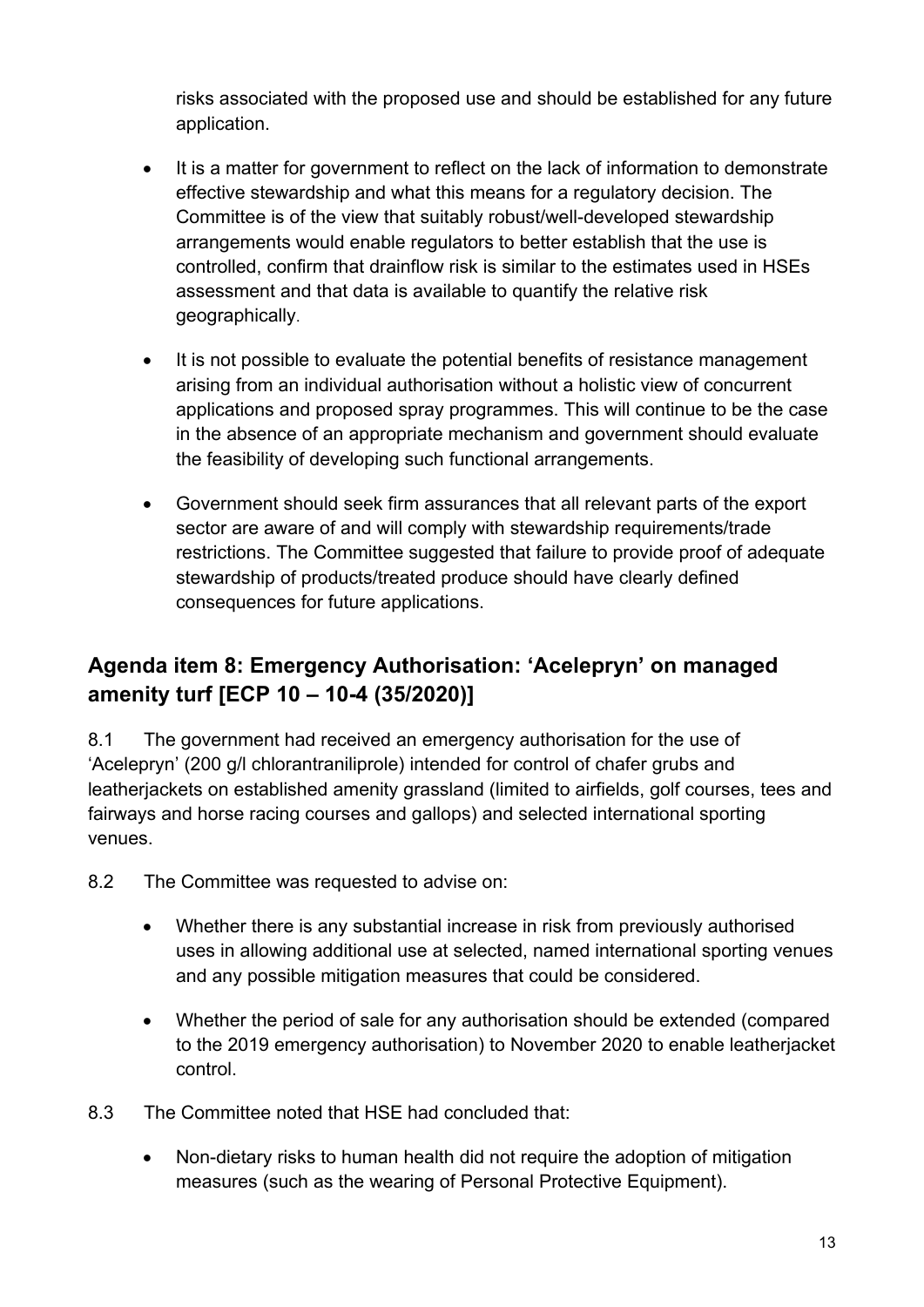- It was necessary to mitigate risks associated with use on golf courses required by imposing a condition of use that the product could only be used on greens, tees and fairways and the maximum fairway area permitted to be treated on any course is 10% of the total area.
- It was necessary to mitigate wider environmental risks by imposing a number of mitigation measures. These included: a 5m aquatic buffer zone; respect an untreated habitat protection zone of 5m to non-crop land to protect non-target insects/arthropods; and requirements to avoid applications when bees are foraging and when flowering weeds are present to manage the risk to bees.
- The assessment did not identify unacceptable risks with extending the period of sale.
- The estimated treated area will be 1,000 ha with an application period of May to July for control of chafer grubs and July to October for control of leatherjackets.
- 8.4 The Committee advised that:
	- It was not necessary to grant a special dispensation for the selected, named international sporting venues. It was noted that this application was received before the Covid-19 pandemic and that this would, in all likelihood, result in cancellation of these events.
	- It was not necessary to allow the period of sale for the authorised product to continue until November if control decisions are based on adult activity.
- 8.5 ECP also noted that:
	- A specific volume of product would be marketed, but it was not clear how it would be apportioned between the different areas to be treated (with, for example, use of any method for determining priorities) should demand exceed supply.
	- There had been media reports of isolated examples of golf course managers allowing sheep to graze potentially treated areas and that HSE on behalf of government should reflect on this when considering dietary exposures.

8.6 The Committee believed that a suitable case had been presented that would enable the government to consider granting an emergency authorisation with the exception to the amended period of sale and special dispensation for sporting venues.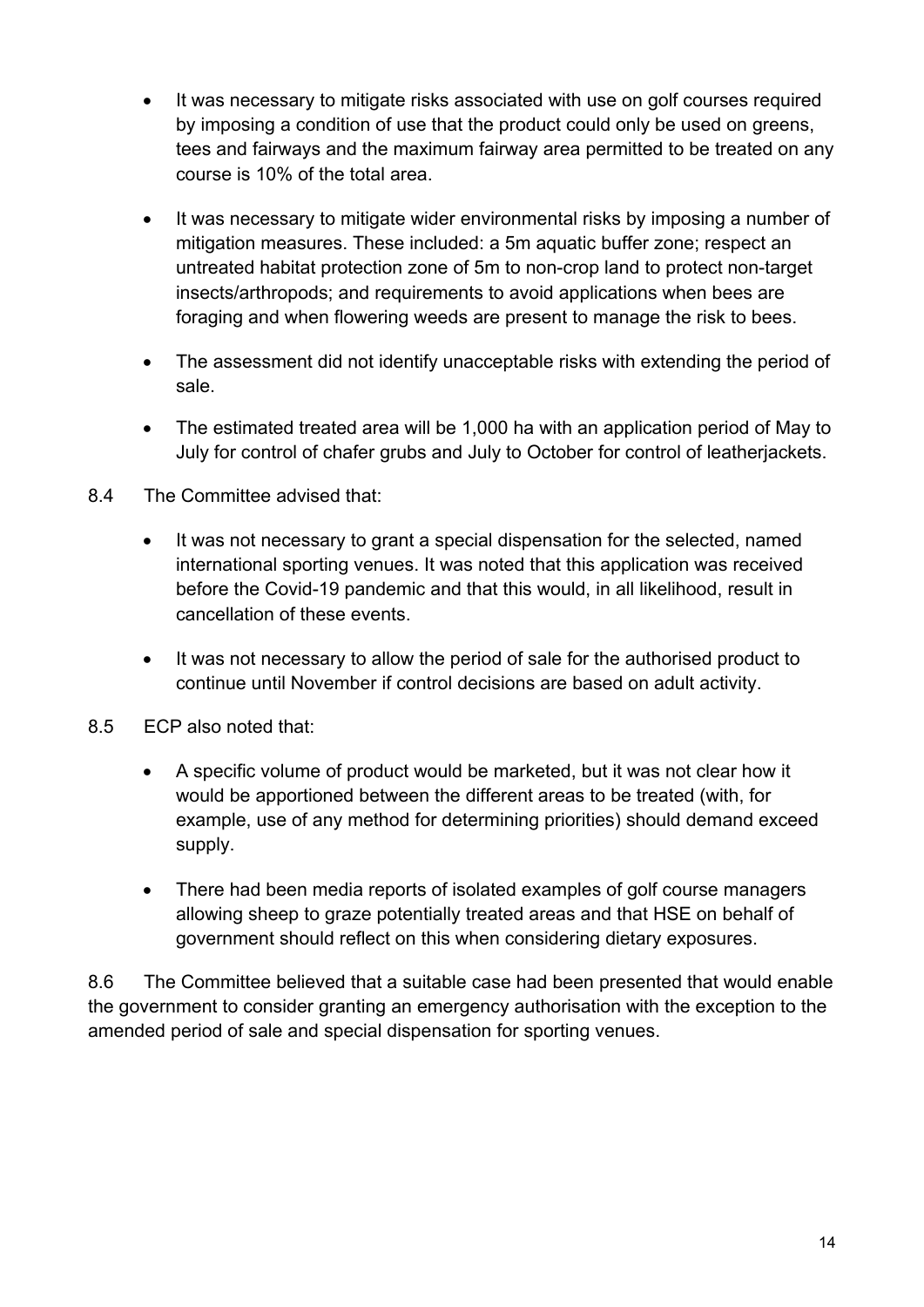# **Agenda item 9: Emergency Authorisations: 'Funguran Progress' on:**

### **9.1 Organic apple and pears [ECP 11 – 11-3 (35/2020)]**

9.1.1 The government had received an application for an emergency authorisation for the use of 'Funguran Progress' (contains copper hydroxide) for use as a fungicide for the control of scab (*Venturia inequalis*).

9.1.2 The Committee was requested to provide advice on how the nature and degree of environmental risk could be viewed when set against an emergency situation.

9.1.3 The Committee noted HSE had:

- Identified the proposed treatment area of 580ha would be estimated to produce 9,700 tonnes of fruit.
- Concluded:
	- Non-dietary risks to human health could be mitigated by a requirement for operators to wear protective equipment.
	- The consumer risk assessment was acceptable (HSE had drawn on data identified by the EU Copper Task Force, as opposed to that submitted by the applicant).
	- That the risk from drainflow has not been shown to be acceptable, even when no background concentration of copper is included. Risks to soil macro-organisms had not been shown to be acceptable. And although data showed an acceptable risk to earthworms, no data are available to refine the risk assessment for soil macro-organisms.
	- An acceptable risk to bees, non-target arthropods, earthworms, soil microorganisms and non-target plants without the need for the imposition of any mitigation. The risk to birds and mammals was considered acceptable apart from a reproductive risk to large herbivorous mammals. Risks to aquatic life from spray drift were considered acceptable provided a 50m buffer zone was imposed, however, this would not address chronic risks to fish.

9.1.4 The Committee advised that the nature and degree of risk (irreversible addition of a toxin to the environment) outweighed the potential impacts to growers (and by implication availability of this produce to consumers), such that a suitable case has not been presented to the government for the granting of an emergency authorisation

### **9.2 Hops [ECP 13 – 13-4 (35/2020)]**

9.2.1 The government had received an application for an emergency authorisation for the use of 'Funguran Progress' (contains copper hydroxide) for use as a fungicide for the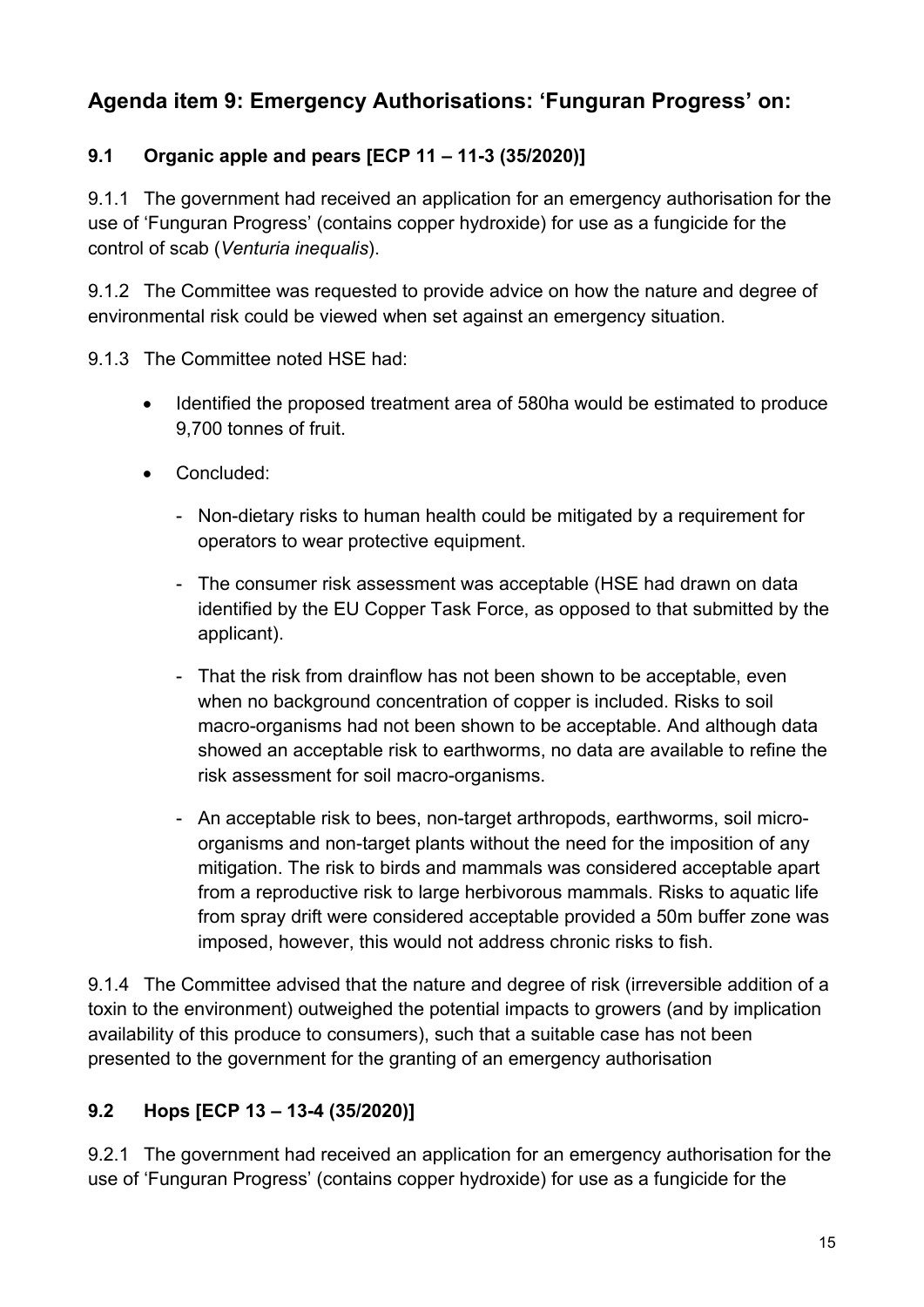control of downy mildew (*Pseudoperonospora humuli*) (organic crops) and *Alternaria alternate* (conventional crops).

- 9.2.2 The Committee was requested to provide advice on:
	- how the environmental persistence of copper (arising from all its sources) and the nature and degree of risk identified to small omnivorous birds and large herbivorous mammals, aquatic invertebrates from spray drift and soil macroorganisms could be viewed when set against an emergency situation in the small proposed treatment area to organic crops with no alternative methods of control.
	- Whether copper products, or other alternative methods, are efficacious in controlling *Alternaria alternata*.
- 9.2.3 The Committee noted:
	- Use was limited to 1,000ha of hops grown in the UK and restricted to two main production areas. Supply will be through one or two distributors providing an element of control.
	- HSE had concluded that:
		- Non-dietary risks to human health could be mitigated by a requirement for operators to wear personal protective equipment with the proposed use through broadcast air-assisted sprayers.
		- The consumer risk assessment (conducted on the basis of analysis of two as opposed to the normal four trials) indicated that it was not anticipated that the relevant MRL would be exceeded. However, chronic exposures were assessed as exceeded the Acceptable Daily Intake for a number of consumer groups when considering all sources of copper in the diet. It was assessed that authorising this use would have minimal impact on the overall consumer exposure.
		- The risk of groundwater leaching for copper was considered negligible. An acceptable risk to bees, non-target arthropods, earthworms, soil micro-organisms and non-target plants was demonstrated. The risk to birds and mammals was acceptable, apart from the risk to small omnivorous birds and large herbivorous mammals. In addition, it was not possible to determine an acceptable risk to aquatic invertebrates from spray drift, even with a 50m buffer zone. Finally, the risk to soil macroorganisms has not been shown to be acceptable.

9.2.4 The Committee, advised that the nature and degree of risk (irreversible addition of a toxin to the environment) outweighed the potential impacts to growers (and by implication availability of this produce to consumers), such that a suitable case has not been presented to the government for the granting of an emergency authorisation.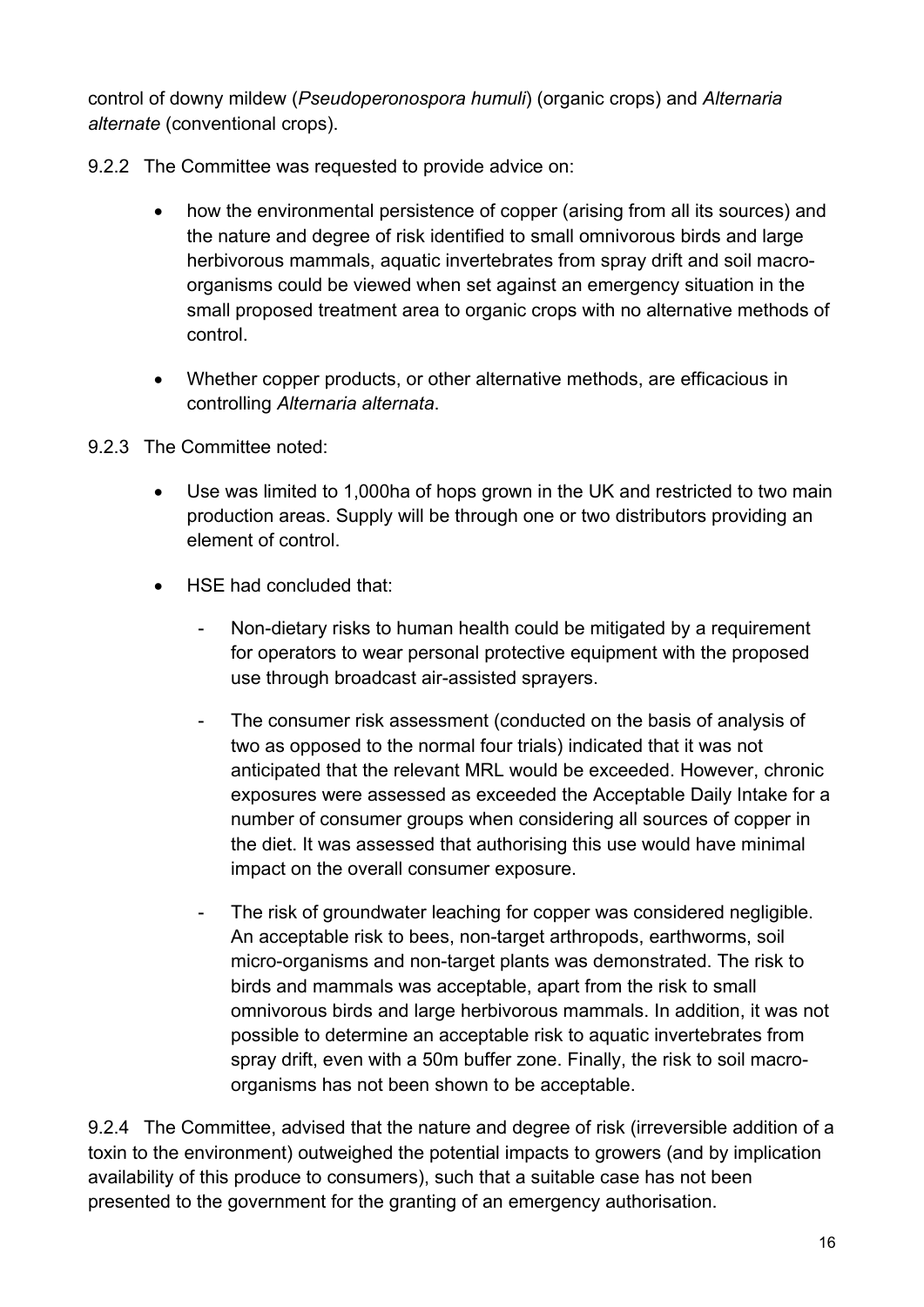9.2.4 The Committee was not aware of any evidence relating to the efficacy of copper, or other products in controlling *Alternaria alternate* on hops.

# **Agenda item 10: Epoxiconazole: Independent Scientific Advice Template [ECP 14 (35/2020)]**

10.1 The Secretariat introduced the working draft of the Independent Scientific Advice (ISA) for epoxiconazole. This is the first advice provided as part of the ongoing trial for providing ISA on new and renewal active substances. The Secretariat asked for the ECP to provide comments on the overall structure of the document, appropriate content and wording and the annexes that were included. Any comments should be sent to the Secretariat by 8 May 2020.

**Action: All**

### **Agenda item 11: Date of next meeting**

11.1 2 June 2020 – It is likely this meeting will need be held virtually.

### **Agenda item 12: Any other business**

#### **12.1 Cyantraniliprole**

12.1.1 Members noted that a number of the emergency authorisations reviewed at the meeting contained the same active substance, cyantraniliprole. The total area that these products could be used upon was not insignificant and could be treated with multiple products which could cause environmental impacts that may need to be monitored.

#### **12.2 Emergency Authorisation: Insyst on sugarbeet**

12.2.1 HSE informed the ECP of an impending emergency authorisation request for advice relating to 'Insyst' (contains acetamiprid) for use as an insecticide on sugar beet. This would be sent to Members for advice by correspondence. The Members noted this.

#### **12.3 Chair's report**

12.3.1 The Chair informed the ECP he had met the new Defra Chief Scientific Adviser in March at the annual meeting of Expert Scientific Committee Chairs. The meeting was very useful with good interaction among the Chairs.